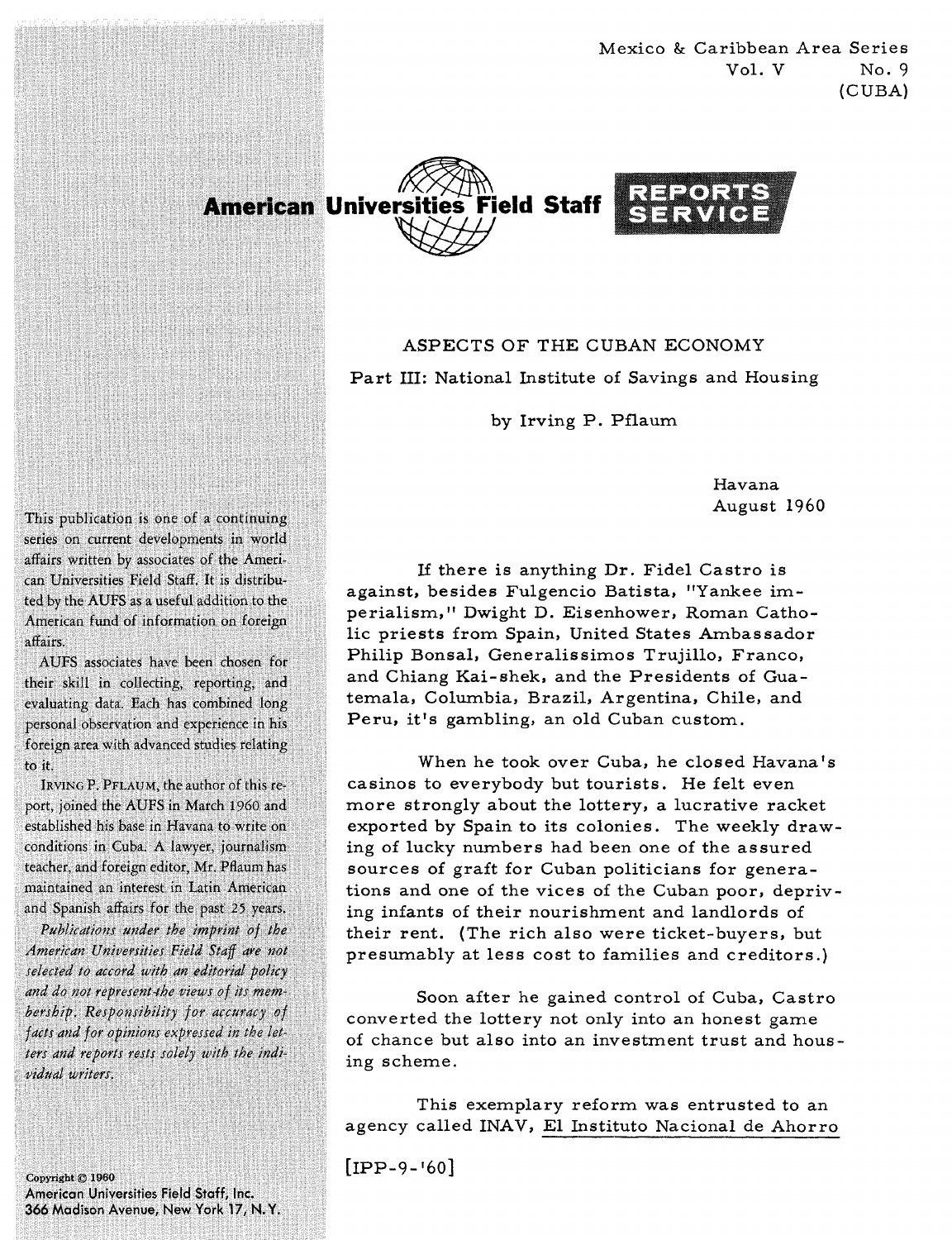y Viviendas (The National Institute of Savings and Housing), and to a remarkable woman, la Señorita Pastora Núñez, who is known from one end of the island to the other as Pastorita. Her INAV is one of the best organized, most efficiently operated, and most shrewdly publicized government institutions in Latin America. Both the scheme and Pastorita deserve more success than they have achieved.

Although the semantics of the Revolution have eliminated lottery tickets, a Cuban can still indulge his love of gambling by buying a 5-peso INAV bond or a fraction of one. The bond looks almost exactly like the lottery ticket he used to buy and he can cash it in for a substantial prize if he holds a winning number. After the drawing in the nonlottery, the bondholder may choose to hold his bond as an investment or cash it to recover a portion of what it cost him. Unfortunately for the success of the savings aspect of the INAV program, even Pastorita's high-pressure salesmanship has been unable to convince enough Cubans that saving is more fun than gambling. They are more interested in the weekly prize of 100,000 pesos and the thousand additional prizes of 100 pesos eachthan they are in keeping what could be a profitable long-term investment (provided the Castro regime doesn't wreck the Cuban economy). As a result, INAV's plan for creating a large fund to finance low-cost housing has met with negligible success.

Cubans have been cool to the enticements offered to bondholders under the nonlottery scheme. The cash surrender values of bonds that have not won prizes are as follows: less than a year after the prize drawing--40 per cent; more than a year--50 per cent; more than two years--60 per cent; more than three years--75 per cent; more than four years--90 per cent; more than five years-- 110 per cent; thereafter the bond, revalued at 110 per cent of its face value, will draw three per cent interest for two years and ihen, if still uncashed, four per cent.

INAV has made no changes in the drawing of winning numbers, a traditional Saturday night event. It claims, however, to have eliminated the skulduggery that used to go on between the time of the drawing and the announcement of the winning ticket holders.

The chrome-finished equipment for spinning the numbered balls after their roll has been called by the judges, is on a platform in a brightly lighted room anyone can enter. **A** blindfolded little girl makes the final selection from a glass bowl after it has been filled mechanically by the pellets ejected from the whirling containers. Many witness the event and the verification of the numbers as they are posted on a large sheet visible to the audience. INAV merely has inherited these methods; they are no less and no more honest than they were under Batista. Between March 15, 1952, and December 31, 1958, 14.8 million lottery tickets were sold at minimum prices of 15 pesos each, for a total of **223.2** million pesos. The National Lottery administration cost 8.9 million pesos leaving a "profit" of 114.9 million pesos for various charities.<sup>1</sup>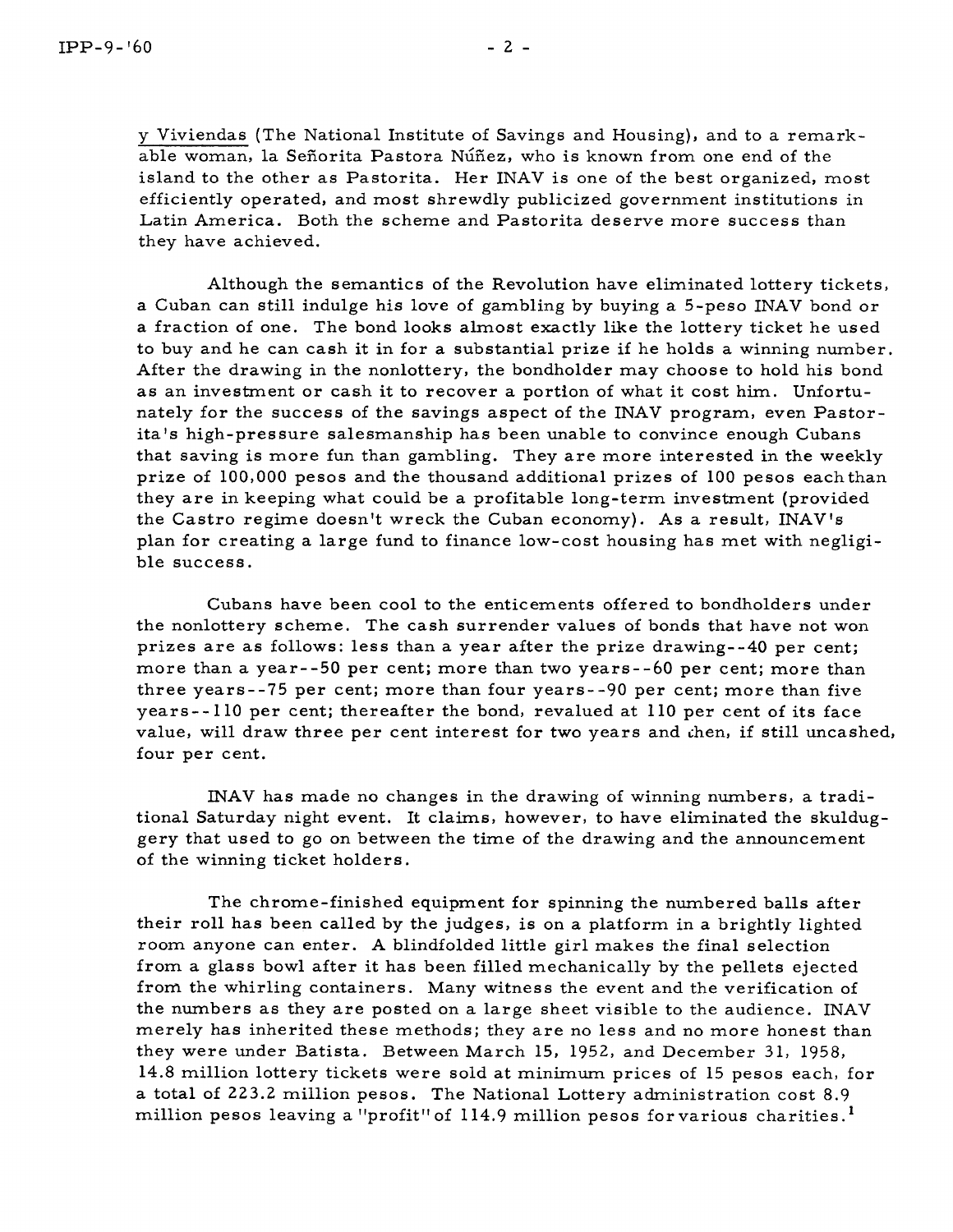It is INAV's contention that the bulk of the "profit" destined for charity was stolen. Political administrators of the old lottery also often "bought" winning tickets after the drawing. There always are tickets left unsold; if their numbers are known, the vendors holding them can be located quickly by the Lottery administration; and if there is a delay of some hours between the drawing and the publication of the winning numbers, politicos and administrators can, and apparently did, make a killing every week. There is no delay under INAV; moments after the winning numbers are made known in the drawing room they are given to the press, radio, and television and become available immediately to all interested Cubans among whom, no doubt, are the vendors holding unsold bonds.

Although INAV has failed to convert the gambling Cuban into a bond buyer, Pastorita's housing program is going great guns, mainly on credit and "loans" to INAV from the National Bank of Cuba, i.e., the Cuban Treasury. INAV credit is obtained without the consent of most of its creditors--the contractors hired by Pastorita to build her houses. Many of these gentlemen are said to be unable to pay off their bank loans because of Pastorita's unavoidable slowness in paying them. Figures were unavailable, but Pastorita admitted when I saw her that she was having trouble finding the money to pay some of her principal contractors.

Pastorita is a short, dark, buxom Cuban from a poor family. Now in her thirties, she started her climb by joining Fidel Castro's rebels in the Sierra Maestra mountains at a time when girls were warmly welcomed by his young bearded warriors. She is said to have been a clerical worker in the Cuban branch of a large United States manufacturing company. She most definitely has shown a preference for United States machinery and methods in operating INAV. When I visited her institute in the company of her executive secretary, also a woman of ability and skill, several complex calculating machines were being explained to their operators by instructors supplied by the United States manufacturer. I was told that "about a million dollars" was invested in new equipment, all from the United States. I don't know whether or not the exporter is one of Pastoritals many worried creditors.

I do know that Pastorita is tireless in promoting her bonds and houses. She has surrounded herself with a largely feminine staff of expert publicists and social workers; the former publicize not only INAV and its housing program but also Pastorita and her appearances and speeches at dedicatory ceremonies, usually several weekly. They write the speeches which she delivers in an earthy manner delightful to hear and seemingly popular with the Cuban

<sup>&#</sup>x27; Statistics were supplied by INAV. A surcharge of \$3.00 per ticket was made in these years by the Lottery administration and this would amount to an additional \$44,640,000 but INAV's report is not clear as to whether the larger sum called "profit" includes the surcharge. According to INAV, the prizes in this period totaled \$99,416,000.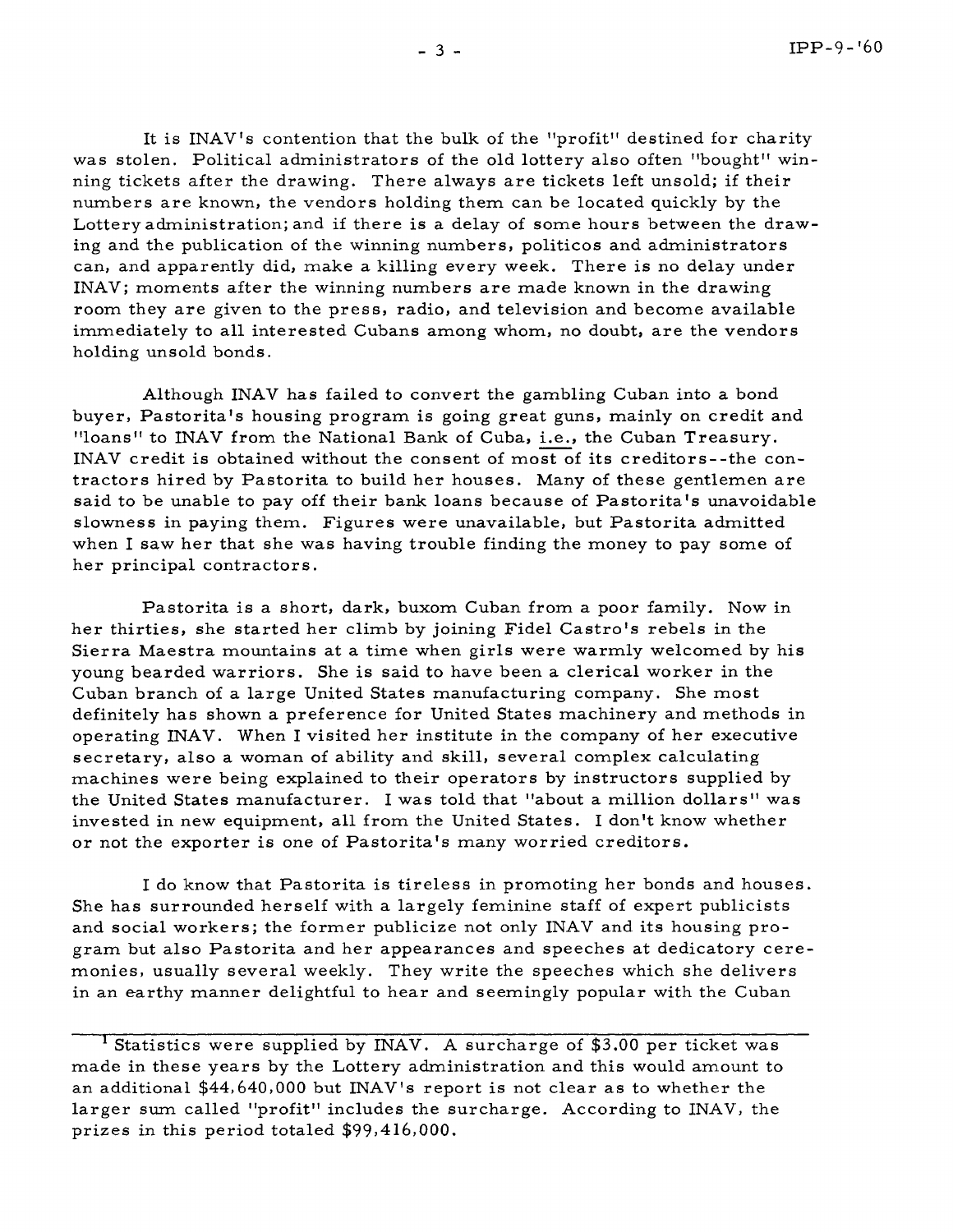

Pastorita participating in dedicatory ceremonies

An INAV project in Havana.



Typical INAV houses .

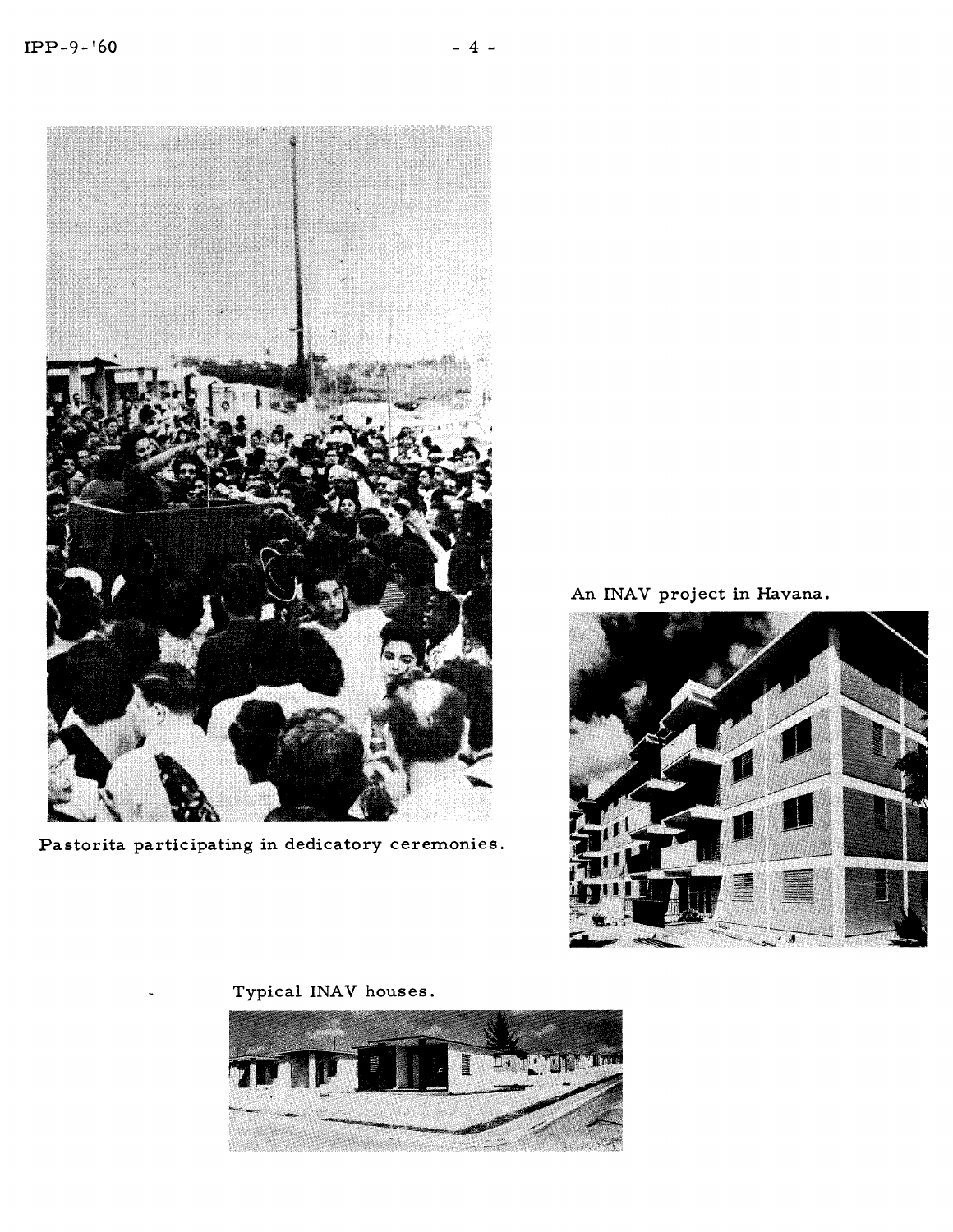people. It is quite possible that next to Castro himself Pastorita is the Revolution's best liked official.

She is almost as colorful as Castro and Cubans admire her figure which she encloses in tailored, skirted uniforms. Sitting in her handsome office in the Plaza Civica, a stone's throw from Castro's suite in the adjoining building, Pastorita is doing her best, as I told her, to enlarge the urban middle class, while her boss seems to be doing his best to destroy it.

Pastorita doesn't seem interested in ideology or the class struggle. On being told she was the Revolution's leading capitalist she seemed genuinely puzzled. "People need houses, don't they? It's better if they can own them, isn't it?" She would make an excellent public housing administrator in any country.

That doesn't mean Pastorita isn't a politician. In theory the houses and apartments of INAV go to the most deserving persons with Rebel Army men getting preference. The social workers are there to see to it that political strings aren't attached to these desirable homes, to be had at prices well below the going rate. But politics, I discovered, rears its ugly head even in Pastorita's admirable institute.

In Santiago de Cuba, a young lady reporter of the Sierra Maestra newspaper (probably Cuba's most Communist-oriented periodical not bearing the label of the hammer and sickle) took me to see the INAV home she had acquired, explaining that she had obtained it "as a representative of the press." She told me that an INAV house had been "assigned" to her newspaper and she had been fortunate enough to be selected as the owner in view of her imminent marriage. She said INAV nomes had been "set aside" for "representatives" of "the various trade unions and revolutionary groups." This is a violation of INAV rules but it probably is a widespread practice.

INAV housing is supposed to go only to applicants who meet with the approval of social worker-investigators applying INAV rules. They are to be handled strictly in the order of their applications except that veterans of the insurrection get priority. There is no nonsense about INAV--its rules and regulations are stated in plain language anyone can understand and are made available to everyone in handsome, simple, clear question-and-answer booklets.

INAV is nonpolitical and impartial (with the exceptions already noted). An applicant must show need; be a Cuban citizen; have bought an INAV bond (lottery ticket); be over 21 years old; be earning his living; be able to meet monthly installments set at no more than a third of the family's income; be of good character; if married, have a "legal" family and if unmarried, widowed or divorced, be supporting a family.

An applicant must submit birth records; police records; a certified and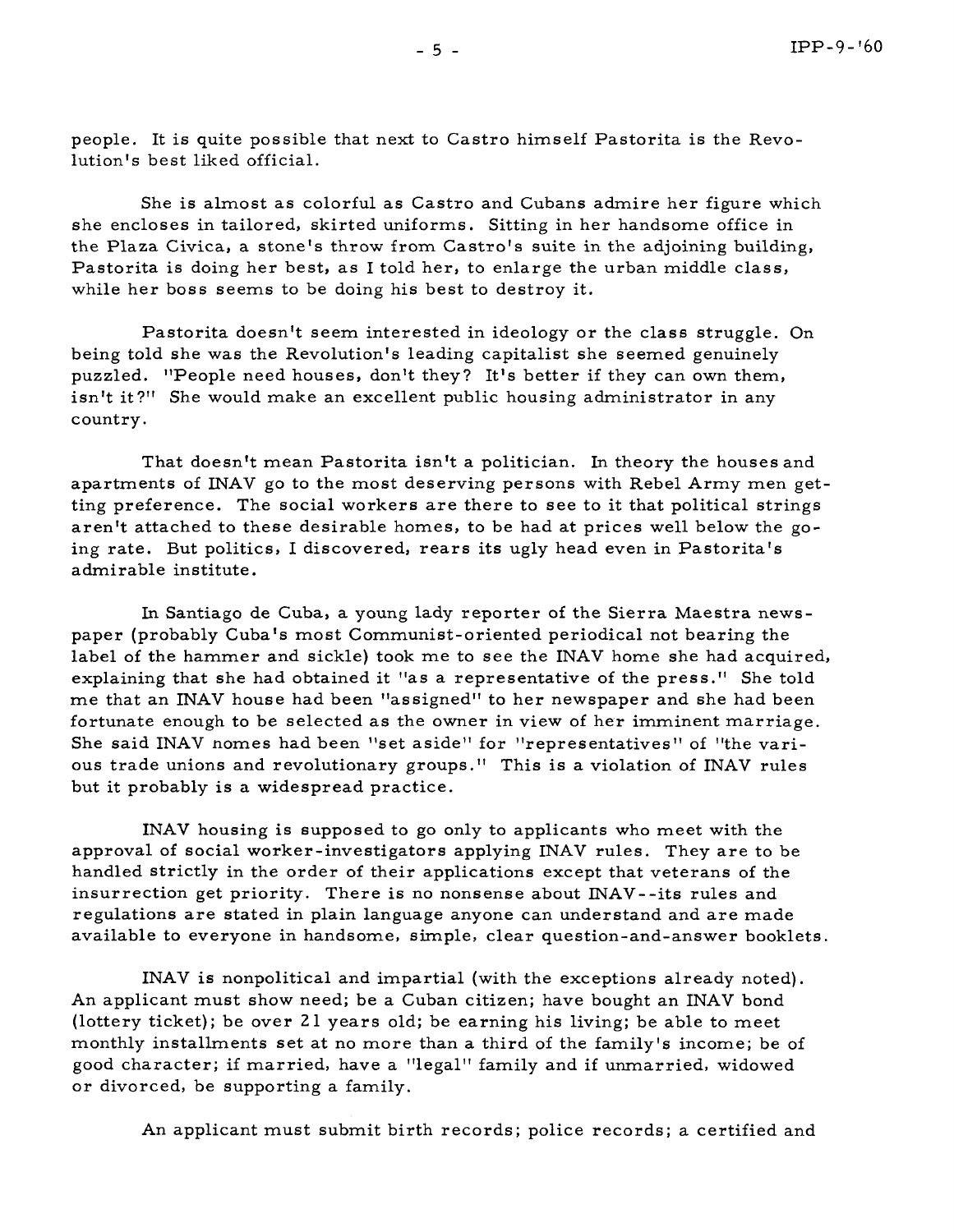

One section of INAV's East Havana project.



Pastorita and Castro confer.



Widow and children of an executed "war criminal" getting an INAV house in Camagüey.